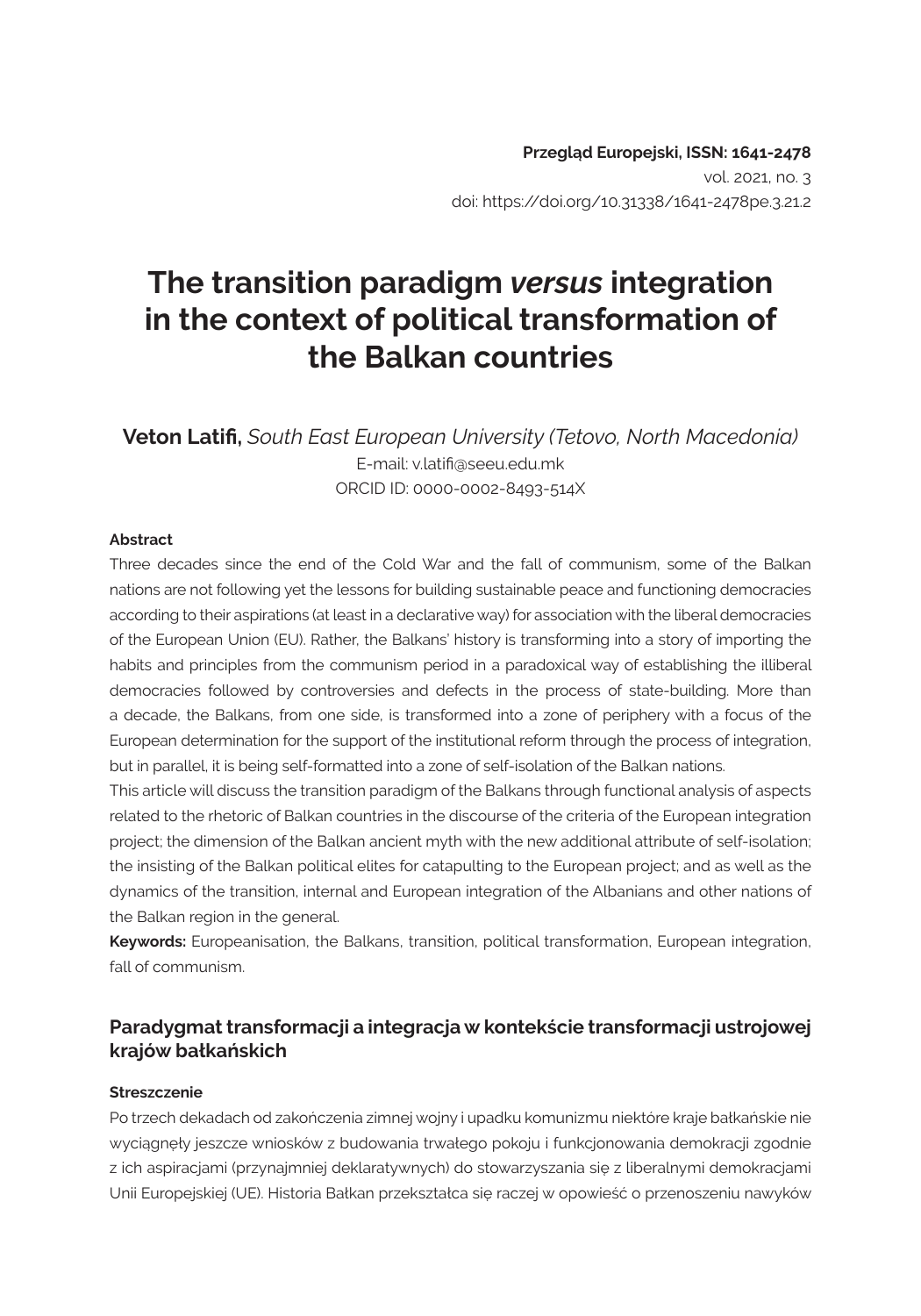### 22 | Veton Latifi

i zasad z okresu komunizmu i w paradoksalny sposób ustanowieniu nieliberalnych demokracji, a następnie kontrowersji i defektów w procesie tworzenia państw. Od ponad dziesięciu lat Bałkany, z jednej strony, przekształcają się w strefę peryferyjności, skupiającą się na europejskiej determinacji wspierania reformy instytucjonalnej poprzez proces integracji, z drugiej zaś strony – jednocześnie stają się strefą samoizolacji narodów bałkańskich.

Niniejszy artykuł omawia paradygmat transformacji Bałkanów poprzez analizę funkcjonalną aspektów związanych z retoryką krajów bałkańskich w dyskursie kryteriów projektu integracji europejskiej; wymiar starożytnego mitu Bałkańskiego z nowym dodatkowym atrybutem samoizolacji; naleganie bałkańskich elit politycznych na włączanie się do projektu europejskiego; a także dynamikę transformacji, wewnętrznej i europejskiej integracji Albańczyków i innych narodów regionu bałkańskiego. **Słowa kluczowe:** Europeizacja, Bałkany, przemiany, transformacja ustrojowa, integracja europejska, upadek komunizmu.

Apart from what in continuity is associated as a zone with fragile progress within a much longer transition and its awkward journey to the European integration, the Balkans from another hand seems not to appear as awkward in terms of generating innovative cases and controversial situations within the integration processes itself, bringing even the European Union's enlargement policies often into a new complex and challenging situations (Latifi 2016: p. 279).

From a post-conflict zone initially treated with immediate demands for peace-building projects, economic and inter-ethnic reconciliation, then with hopes of promotion of the regional cooperation, and from a zone identified for the need of launching the European instruments for stabilisation of bloodshed of conflicts along with the 1990s – the Balkans region in the second and the third decade of the XX century faces a dynamic of a zone, where the nature of the transition problems and integration challenges continues to vary further in a non-linear way (Latifi 2016: p. 279).

In the first two decades of the XXI century, the Balkans from one side is transformed into a zone of the periphery relevance with a focus of the European determination for the support of the institutional reform through the process of integration, and from another hand, in parallel, it is being self-formatted into a zone of often frequencies for challenging the stagnation of the EU enlargement policies due to the nature of the new regional challenges as are the bilateral inter-neighboring disputes (between candidate and member countries) and the chronicle problems of the internal political statuses and democracies (Latifi 2016: p. 284).

The Balkans again with these developments is being classified in the category of the processes with atypical natures. For instance, the increase of the frequency of inter-neighbor blockades along integration processes (as it is a case of recent disputes between Croatia and Slovenia, and as well as the recent name dispute between Greece and North Macedonia, or the latest dispute between Bulgaria and North Macedonia) is shaping new moments for the enlargement policies of the EU itself, because indirectly is challenging with a non-linear dynamics the criteria and mechanisms of the consensual spirit of the European project of the EU (Latifi 2016: p. 284).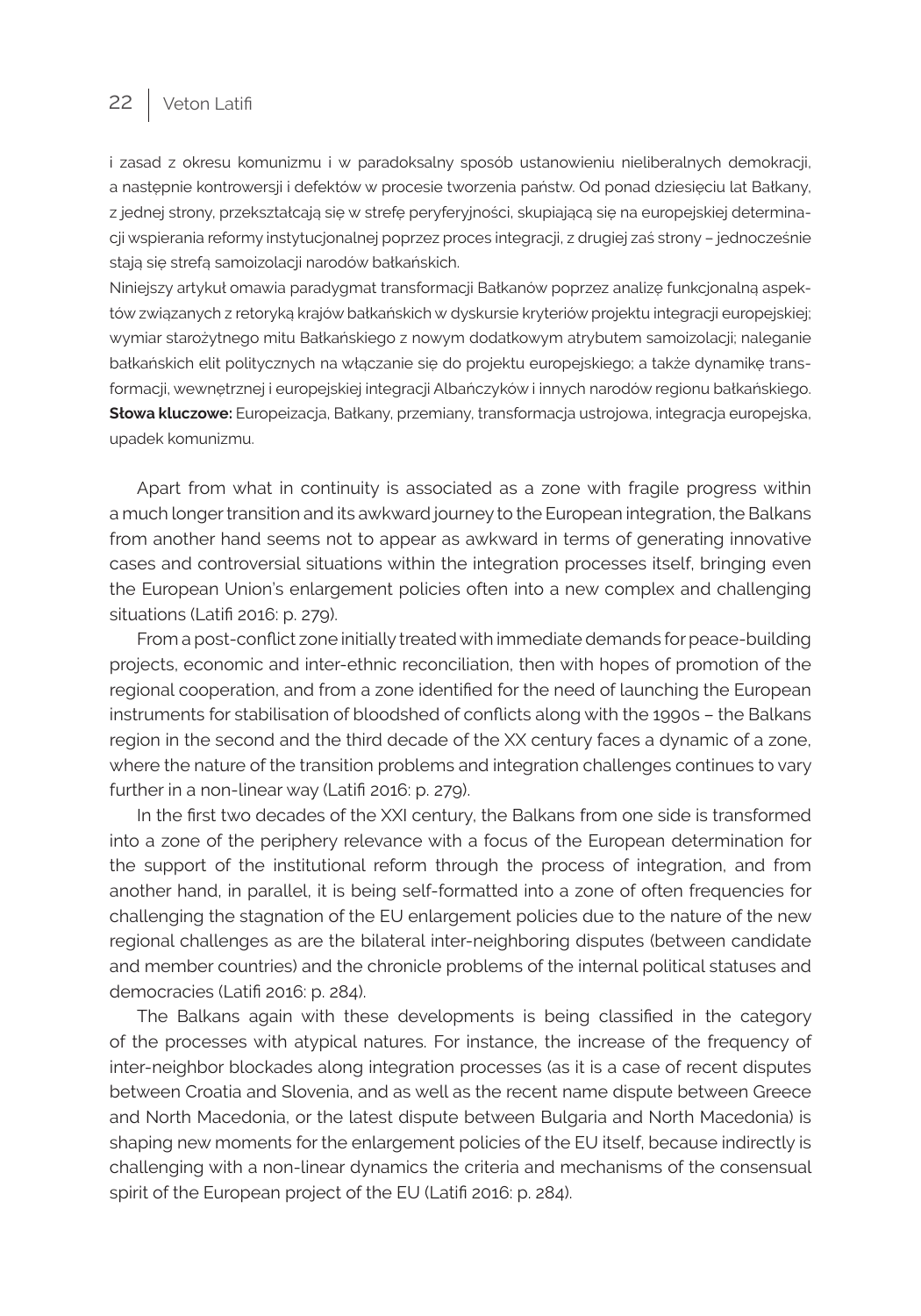Three decades since the end of the Cold War and the fall of communism, the Balkan region from time to time is jeopardising to create an image of a zone, where along the Euro-Atlantic integration process, the neighboring countries are competing and attempting in advance to block some of their EU aspiring neighbors through the enlargement mechanisms and through contesting (either with a justified argument or without it, but always in the spirit of traditional Balkan style of historical contested motives). Unfortunately, a part of this, in meanwhile the Balkans as well as is getting transformed into a story of imported habits and principles of the period of communism in the paradox establishing of the illiberal democracies and into a controversial zone of plenty of handicaps of the state-building having in mind the resistance of the authorities toward acknowledgments of diversities and shifting from the recognition and further institutionalisation of the multiethnic realities (Latifi 2016: p. 284).

However, awkwardness along with the European integration, the cosmetic reforms and not substantial reforms, and as well as the lack of stability and sustainable vision in the Balkans are producing situations that seem to self-isolate somehow the Balkan nations.

The use of the notion Balkans in the article is referred to in several contexts and contents. When the conflicts of the 1990s are discussed, it is actually about the Western Balkans. Therefore, only the Western part of the Balkans could be classified as a "postconflict zone". When the Euro-Atlantic integration process is discussed, the range of region includes Bulgaria and Romania, as well. And when the Balkans is referred to as a "transitional zone" here are meant as well as Greece and Turkey. Therefore, the precise delineation of the Balkan region is always of necessary relevance because of various kinds of interactions and orientations of each of the different groupings of Balkan countries within the interdependence constellations.

#### **The Balkan rhetoric into the discourse of the criteria of the European project**

One century since the end of the First World War, in the Balkan Peninsula, where it escalated at that time, some of the Balkan nations are not following yet the lessons for building sustainable peace and functioning democracies according to their orientations and aspirations (at least in a declarative way) for association with the liberal democracies of the European Union. The progress of pacing into the aspired European road is slow yet for some time and it differs from country to country. Even the moderated critics would be skeptic, and all the time they could use the qualification of progress terminology for the case of the European road of the Balkan countries (Latifi 2016: p. 281).

The hope of European integration of the Balkan region seems to be of help to preserve peace in the region while also providing stability and, consequently, political and economic growth. Furthermore, we note the growing need for interdependence amongst all of the European nations and states on different political and societal levels (Trenchov 2012: p. 1–12).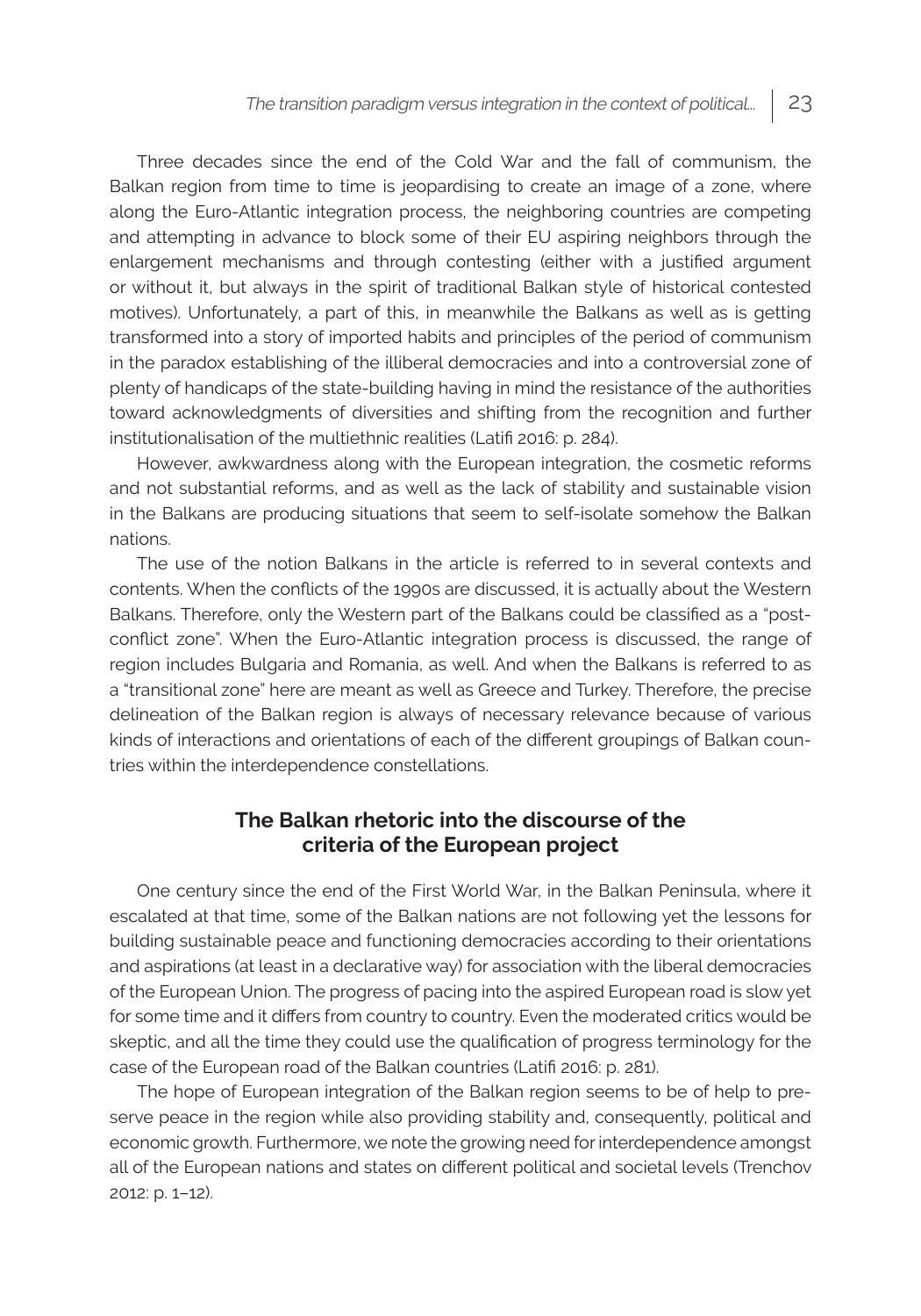# 24 | Veton Latifi

Two decades since the end of the last conflict of dissolution of former Yugoslavia, the European integration often remains to be a controversial process from one side and unique from another side, having in mind that apart from installing the monitoring criteria for membership in the EU by the Balkan countries, the European Union opted for a regional approach in this part of Europe to achieve greater stability among the conflicted states and a normalisation of relations between them. Its role is predominantly stabilising, as each country has applied for, or expressed interest in, acceptance into the EU. To avoid further possible conflicts and promote regional cooperation, the "Enlargement Newsletter" of the European Commission (2011) reminds us that "the region needs a clear European perspective".

Dissimilarly to the transition experiences of the other former socialist and communist countries in Eastern and Central Europe that succeeded following intensive reforms and systematic transformations, the issue of the European integration that is modeled for the Balkan countries as a catalyst of transformations and reforms and at the same time as stabilisation for achieving progress and modernisation of the Balkan societies, still is not proved to be a solvable formula for the authorities of the Balkan countries. The problem is not with the design of the European model itself, but rather the local authorities of the countries that came from a socialist regime and conflict bloodsheds that followed the dissolution of the Yugoslav federation, still are not able to find the appropriate formula for applying the model, as often the authorities of some of the Balkan countries seem to use the European integration issue as a priority for their rhetoric (either political or nationalistic rhetoric) instead of using it normally as a window opportunity and priority for modernising their countries. In the case of the Balkans, the transfer from communism to democracy occurred without any completed transition and to some extent without any significant change of concepts, but rather it was conducted through re-naming of the system only (Wolchik, Curry 2010).

In the case of integration aspirations of the Balkan countries, the irresolvable formula for the membership in the EU is remaining with many complex variables and at the same time with the erroneous cast. The formula for how to be integrated a country in the European structures is not being solved yet by any aspiring country by the rhetoric only, as are pretending many Balkan countries. Therefore, it is irrational and useless the illusion of some of the Balkan governments and nations in the last decade for progress in the EU integration process based on declarative commitments only, through the rhetoric and with applying activities of the political marketing, rather than the required systematic reforms and brave decisions and compromises.

The phenomenon of the electoral results in many Balkan countries apart that shows the growing tendencies of the political apathy, as well as it shows a mirror of a growing trend of the winners of power through a metamorphosed way of populism, rhetoric, and declamation characterised with anti-theoretical, abstract and anti-intellectual discourses rather than contextual discourses. The metamorphosed cycles of populism and political rhetoric are associated with a political discourse delivered by a particular leadership style that is specifically personalised, strong, and sometimes quasi-charismatic leader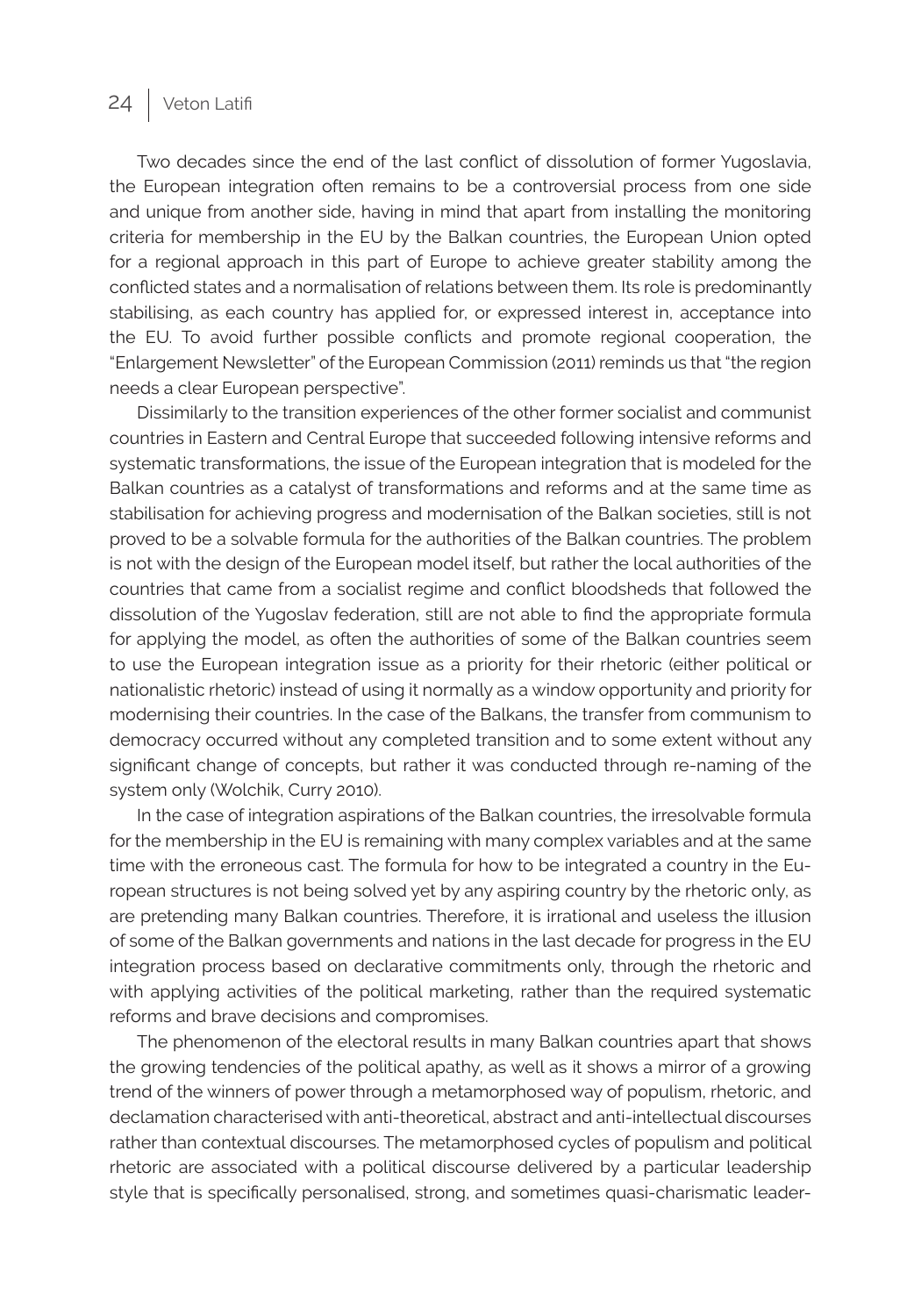ship. The metamorphosed populist rhetoric tends to be a set of threads for both rightand left-wing concepts, with a strong focus on leadership on the one hand and calls for popular equality on the other hand and in most of the cases associated with a high level of intolerant position on the traditional conception of civil liberties (Latifi 2014b: p. 177–178).

The issue of the European integration has been infiltrated deeply only into the political rhetoric of the political leaders and structures of many Balkan countries for motives of winning the next elections through the motivation of the psychology of masses, and it has not been involved so much in the engagements for systematic and meaningful reforms of the countries. In essence, in terms of the real engagements of the authorities of the Balkan countries, the EU agenda remains to be only a superficial message imposed to the political discourse. Therefore, this is only a commitment to the declarative level and the symbolic politics (Latifi 2016: p. 279).

Most of the Balkan countries in their road to the EU integration process are insisting in a rhetorical way to get catapulted into the negotiating chair with the EU for a membership or to receive positive annual reports by the European Commission each autumn of the year while their internal situations may not be so much in accordance with political or economic criteria of membership. If this persistence is seen in terms of achievement of some political progress, then this approach is not logical even for the political discourse of the rhetoric itself, because one positive report by the European Commission without any start of negotiations would not create any space for pride or political achievements. So, remains this situation eventually implies only some kind of encouragement for further extension of the EU agenda that often eternizes fluctuations and it is clasped with skepticism. And in fact, the strangulation of the process of European integration in practice would continue to be associated with the agglomeration and habitués of political and economic problems (Latifi 2016: p. 279–280).

If the phenomenon of insisting on a positive EU's evaluation report is seen then given the personal political achievements of the political parties' leaders that lead the governments of the region, then in the electoral campaigning periods in the Balkan countries each positive point of the annual progress reports of the European Commission in a traditional way would be used as an element of the political marketing and party propaganda by the ruling parties. These political establishments of the Balkan nations do not differ so much among themselves in this view. They seem to be similar, even identical according to their political rhetoric and learning from each other (Latifi 2016: p. 280).

And this insisting doesn't seem to be a real and sincere objective all the time, but rather it seems to be conducted only for political marketing motives in front of the electorate and eventually aimed to improvise some accountability behaviour in front of the European diplomacy. It seems to be more a matter of rhetoric rather than any objective persistence of elites. The last-decade insisting of North Macedonia, Montenegro, and Serbia from one side seems is applied not with a high-level objective will and highly desirable, but rather it more seems to be kind of hastiness that through illusions as quick as possible to close in whatever way the combinatory for all their disputable internal political issue once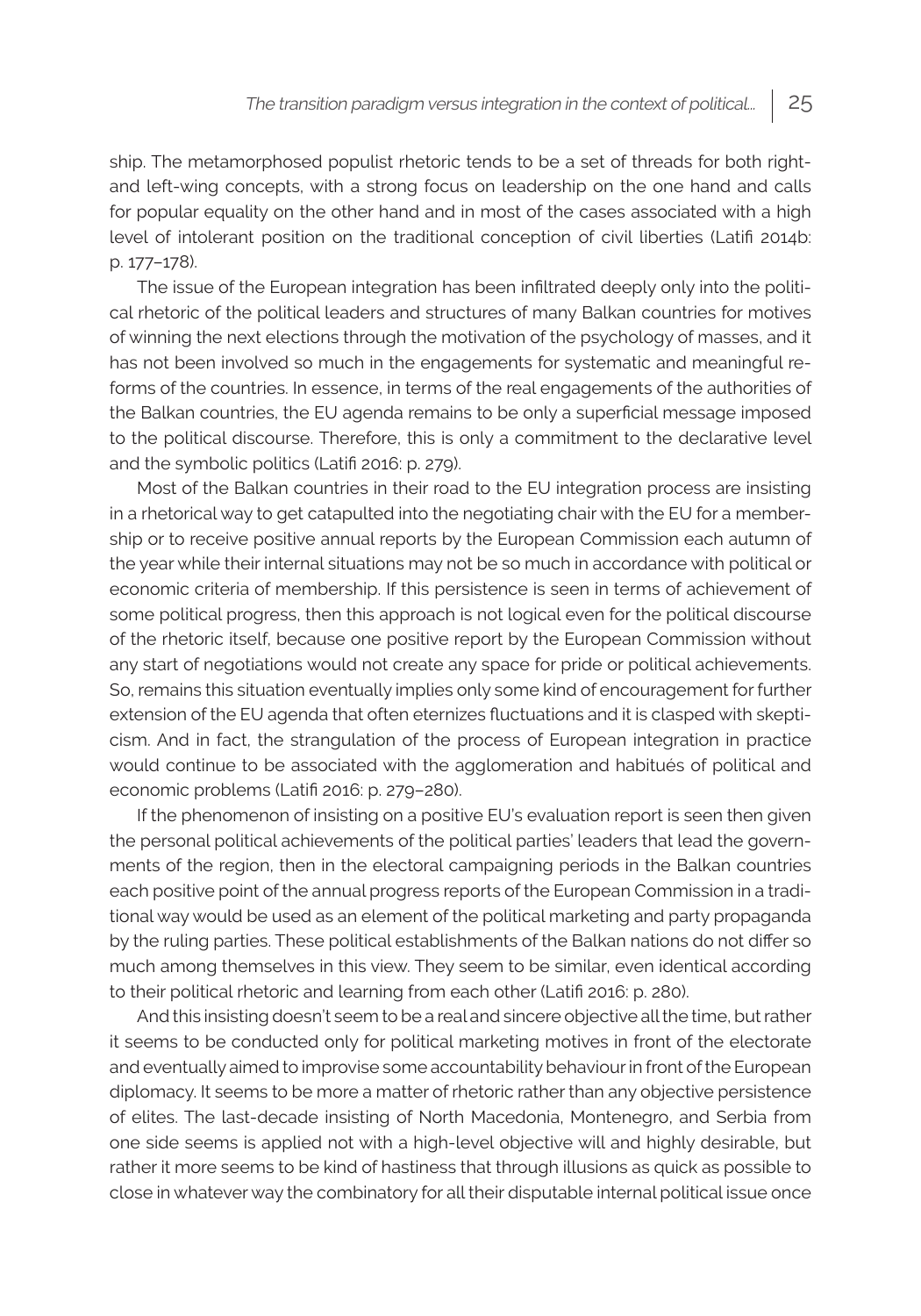### 26 | Veton Latifi

forever especially those ethnic issues with the other non-majority ethnic communities. However, even that is an illusion having in mind that even if they would join the EU, the internal disputes and issue of the rights, status, and relation to the ethnic communities will persist further and they can't pretend to close them once forever. On another side, the high degree of insisting for the European integration that comes from the ethnic Albanians all around in the Balkans either in the political or civil society level in each of the Balkan countries, where they live and regardless of their party affiliation, it is a natural insisting. At the same time, it is quite logical insisting having in consideration the historical strategic European orientation of Albanians in the continuity, but at the same time having in mind as well that through the European integration the parts of the Albanian nation in Albania, Kosovo, North Macedonia, Montenegro, and Serbia see it as the only and last hope for escape from the stagnation of long democratic transition of the Balkan countries and eventually as a hopeful chance for rejoining the nation, if each of the above-mentioned countries would join to the EU (Latifi 2014a: p. 155).

Under such undefined situation and unclear vision for the EU integration perspectives of the Balkan countries followed by a rhetorical degree of the national political elites, most of the Balkan countries remain with years immobilised, and they are under process of integration with a little progress there are no indications for any quick progress.

If the Balkan countries would step more sustainably and essentially in the EU integration path, then as the experience of the other former socialist countries from the Eastern and Central Europe demonstrates, many perspectives and political streams would positively change, at least in a principle.

When the processes are blocked, then it is usually opened a space for accumulating various problems as is the case with the chronic internal political problems of the Balkan countries for a longer period. The ethno-nationalistic rhetoric returned to the Balkans countries seems to be the last attempt and cogitation of all those that pretend to use the chaos and to try the last chance for the local political elites to block the region for membership in the EU and to keep it as a hostage of the personal agendas. These turbulences are still present in the Balkans even in the morn of marking the one century since the First World War and these seem to be the last flounders before the new realities to be accepted for meaningful reforms with the start of the negotiations with the EU of each of them. As if the countries of the region would be integrated into the EU that would mean that after several decades they need to open among others as well their gates often hermetically closed in front of essential reforms for both the functioning democracy and creating liberal systems without *majorisation* practices. Ironically, a considerable part of the political elites all around the Balkan countries despite their rhetoric in favor of integration, in essence, seems to be afraid somehow from the essential integration and real functioning of the democracy that although have achieved some progress however are still unsustainable, wired, selective and superficial reforms only. According to many experts in the region (Demetropolou 2002: p. 87–106), the Balkans that emerged from the bloody conflicts of dissolution of Yugoslavia represent the least integrated and the most unstable region in Europe. In this context, the intention of the European Union to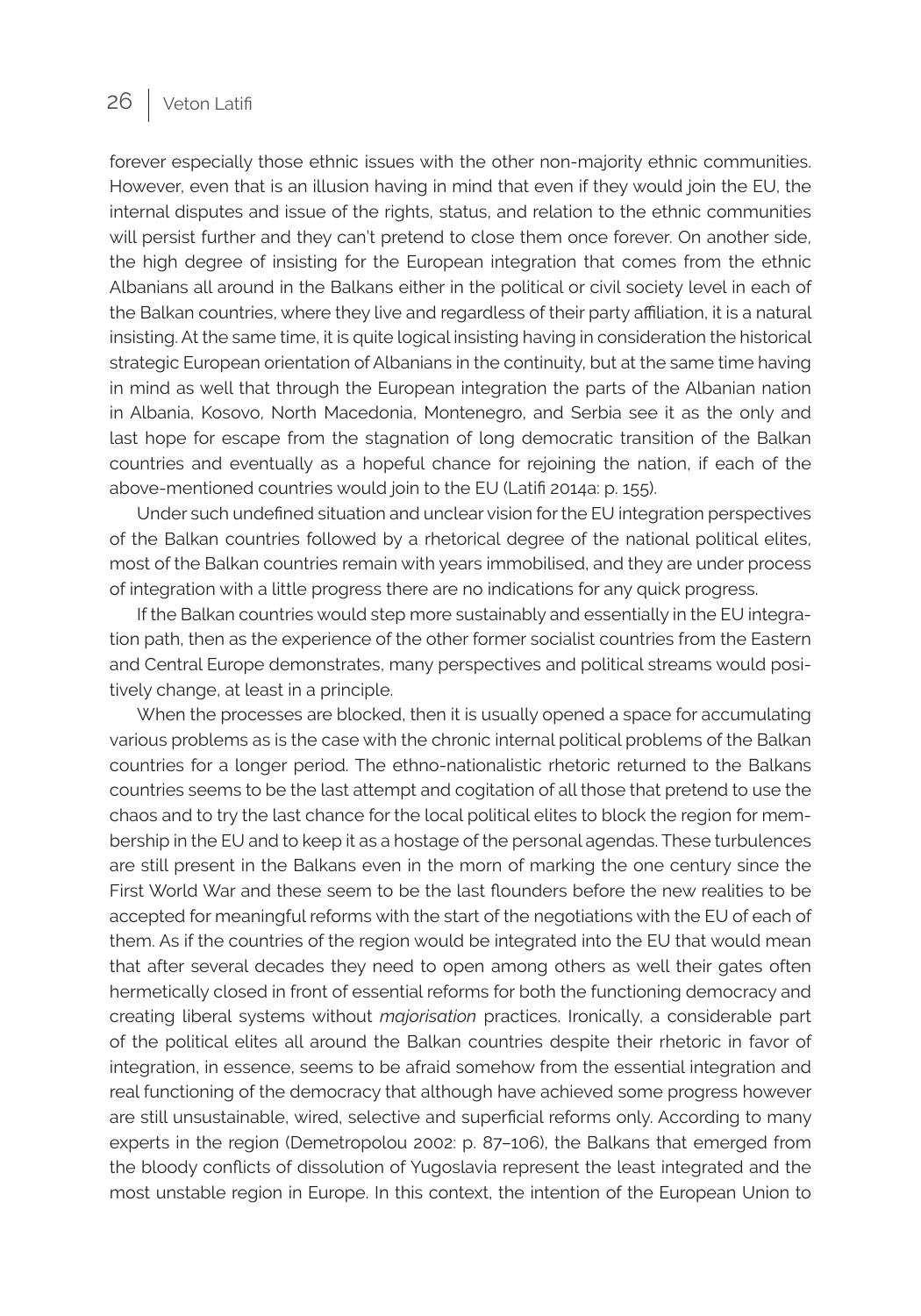integrate the region as soon as possible, and to make this a priority, is quite understandable and warranted. But, in this view among others, one of the main obstacles seems to be the political elites in the region of the Balkans being many of them ineffective, corrupt, or illegitimate (Latifi 2016: p. 281).

#### **The Balkan myth of self-destruction and attributes of the phenomenon of self-isolation**

If one hundred years ago in the western diplomats' perception of the Balkan region existed an assumption that the nations of the Balkans can't move ahead and that these nations would potentially continue further to remain hostages of their histories and remain preoccupied with contesting the histories of the other nations as well as spending their energies in their interpretations for the controversial histories, now not all the nations have been learned the lessons from the self-destroyed perspectives of the Balkan nations at that time.

Those who cannot learn from history are doomed to repeat it. Nowhere has this greater resonance than in the Balkans (Anastasakis et al. 2016: p. 41).

Unfortunately, following the conflicts of dissolution of Yugoslavia and fall of communism in general in the Balkans, the heritage of the Yugoslav bloodshed at the end was not shown to be the lessons learned from these wars, but rather the process of the transition of the Balkan countries showed to be based on the heritage of manifestation of extreme nationalism in the public discourse even during the recent and ongoing state-building. Nationalism was and still is generally considered a central problem for the attainment of progress. "Liberal internationalism conceived progress, at the historical juncture of the inter-war years, in association with the notions of peace as the absence of war, of international order and stability, of prosperity and freedom. Nationalism was responsible in that these goals still appeared like a distant dream for the Balkan peoples" (Hatzopoulos 2008: p. 117).

Ethnonationalism is still present almost in each of the states that emerged from the dissolution of the former Yugoslav federation regardless of the peace agreements and peace-building processes that followed. Even a recent report of the Council of Europe are identified directly the current problems undergoing countries of the region related to the past and the "black hole of ethnonationalism" (Council of Europe 2011), that are present in the Balkans in a systematic way not only within the institutional practices but as well as with social tendencies, and therefore is suggested further promotion of the dialogue on issues that are related with the past of the Balkans and that would help to the citizens of the Balkan countries to run out from the claws of ethnonationalism. The phenomenon of the contemporary Balkan ethnonationalism presents to be a factor of a common disadvantage for the Balkan countries, but from other side all the indications from the annual reports of the progress of the European Commission in the last decade highlights in a comparative way that it is not of the same and common level the stadium of Europeanisation within various Balkan countries, that then works in disfavor of the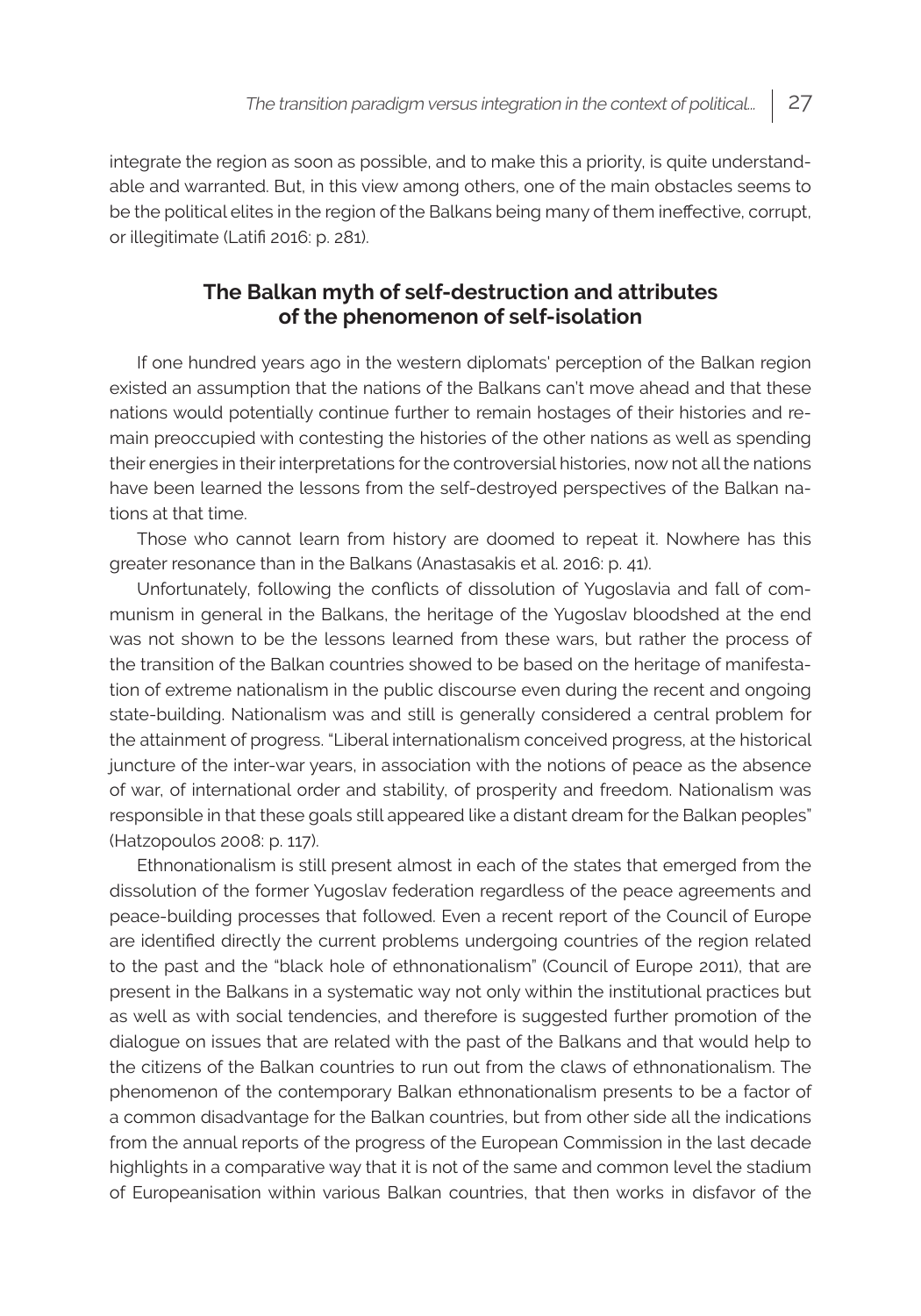suggestions of the last decade for a joint integration in a package of the countries of the Balkans in the EU (Latifi 2016: p. 282).

Nevertheless, the process of integration should not be seen only in the view of one of the sides of the integration process, having in mind the high level of frictions, hesitations, and reserved perceptions by the Member States, when it comes to the issue of readiness for accepting the membership. Although the process of joining the EU needs to be transparent and stimulating, as well as relevant to the Western Balkans political elites, attention should be paid to the way integration is presented in the Member States because of the negative attitudes regarding the further enlargement of the EU (Rupnik 2011: p. 17–30).

One century following the end of the First World War, the main problem of relations among Balkan states remains to be the public historical discourse of wars and the past. Each of the sides has its "own truth" regarding the interpretations of conflicts, which makes then the establishment of sustainable neighboring relations. The relativity of 'truth' has already been discussed in the work of many scholars (e.g., Cloke 2001), who compare it to the systems of morality and value held by all individuals. A few months before the First World War escalated, it is reported that the British foreign minister at the time Edward Grey was writing to his ambassador to Vienna Fairfax L. Cartwright "that was trendy to hear about so many and various horrible events even to that extent that you can't be sure if all of them are true or not, but still, in the Balkans, it has been certain that there have been happened terrible things" (Duka 2012: p. 43).

Three decades since the end of the Cold War, the transition of the Balkans to democracy still is prolonged and the transition paradigm is characterised with the traces of myth of self-destruction in a figurative war within the Balkan nations. Although they pretend the integration with the European civilisations and supranational institutions, still many of the Balkan nations remain preoccupied and lead in their discourse by the inclination for redefining the history. At this phase, the myth of self-destruction and redefining and contesting the history of others is a real barrier in the overall essential progress of the EU integration and under these circumstances, this way is being shaped the attribute of selfisolation within the frame of the active myth of self-destruction (Latifi 2016: p. 283).

In absence of substantial progress, the transition of the Balkan nations is overloaded with contested histories are coming to the dimension of their self-isolation, but at the same time, some are keeping as a hostage as well as the perspectives and progress of the others in the Balkans, which is then in a contradiction to their aspiration (at least in a declarative way) for joining to the EU family that contrary to these Balkan contradictions function based of parameters of the tolerance, cooperation and common ground of understanding (Latifi 2016: p. 283).

Eventually, the ethnic Albanians in the Balkans may be criticised for many stagnations in terms of certain issues of the political reforms both on the institutional level and regarding their autocratic leadership, but at least the discourse of the Albanians in Albania, Kosovo, North Macedonia, and in the other countries of the Balkans demonstrates that they have been learned the lessons in this view and they have been overcome the challenges imposed by the myths of self-destruction of perspectives and self-isolation.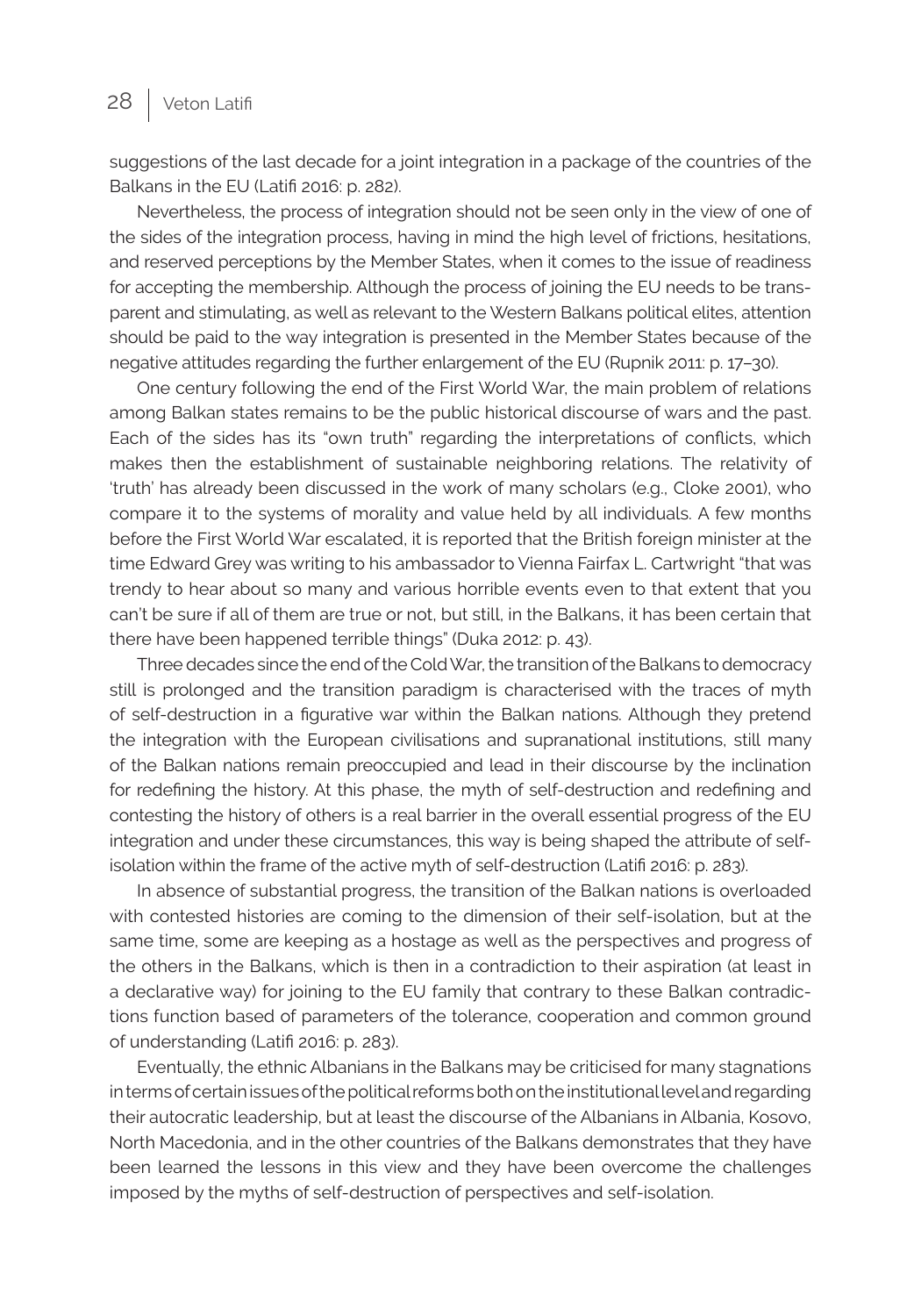The emphatic political and inter-religious tolerance in the case of Albanians, and as well as their orientation and historical pro-western orientation are the factors that have been influenced the Albanians to move forward in their national mindset and in relation of the respect of the history, which can serve as a good model for other nations. The nationalism of the Albanians all around the region used to be historically shaped by the motto for freedom of people and the call for integration with the western part of Europe.

Contrary to this case, the nationalism of some other nations of the former socialist Yugoslav federation, unfortunately before and during its dissolution and even nowadays in the era of integrations it contains chauvinistic dimensions and calls for violent resistance and historical suspicion toward Western Europe, and all this followed with the syndrome of attempting the dissuade and deflection of the history of the other nations in the Balkans.

Therefore, for the observers of the transition of the Balkans three decades, it would not be correct and original any approach that would pretend to classify each of the Balkan nations in a common Balkan pot, having in mind that in the Balkans still some of the nations in their political and public discourse pretend to have the problems with the history of others, and in their rhetoric pretends to reshape their states based on small progress that can't move from the myth of self-isolation, which seems to be in contradiction with the integration fundamentally principles (Latifi 2016: p. 283).

#### **The prolonged transition of the Balkans and repercussion to the** *Europeanisation* **in terms of the need for structural transformation and modernisation**

In most of the Balkan countries, the illusions have been succeeded in shifting the reason and the real expectation, when it comes to the level of integration. There are present around plenty of dreams and many imaginations for the European project of integration seeing it as some kind of train waiting to come one day with plenty of railway carriages that would automatically bring with them exotic situations to the Balkan countries in terms of their future and to construct allegedly itself a system of democratic and liberal values. Instead, the Balkan's expectation would be more generalised eventually, as a process that firstly at all would open completely new paths.

The opportunity for providing a political, economic, social, and ethnic balance in the Balkan countries with a fragile democracy would be much higher if it could be launched according to some realistic expectations.

In the period of 1990s that used to be quite difficult and dramatic for the Balkan region (characterised at the same time with the tendency of recovering the old nation-states), it started the use of the notion of *Europeanisation* mainly referring to the countries of the Balkans more than for any other region. So, again the Balkan issue happens to be innovative in terms of the new trends and terminology of the enlargement of the EU.

However, a lot of time has been spent and seems to continue to be spent in identifying what exactly the process of *Europeanisation* in the Balkans would mean in terms of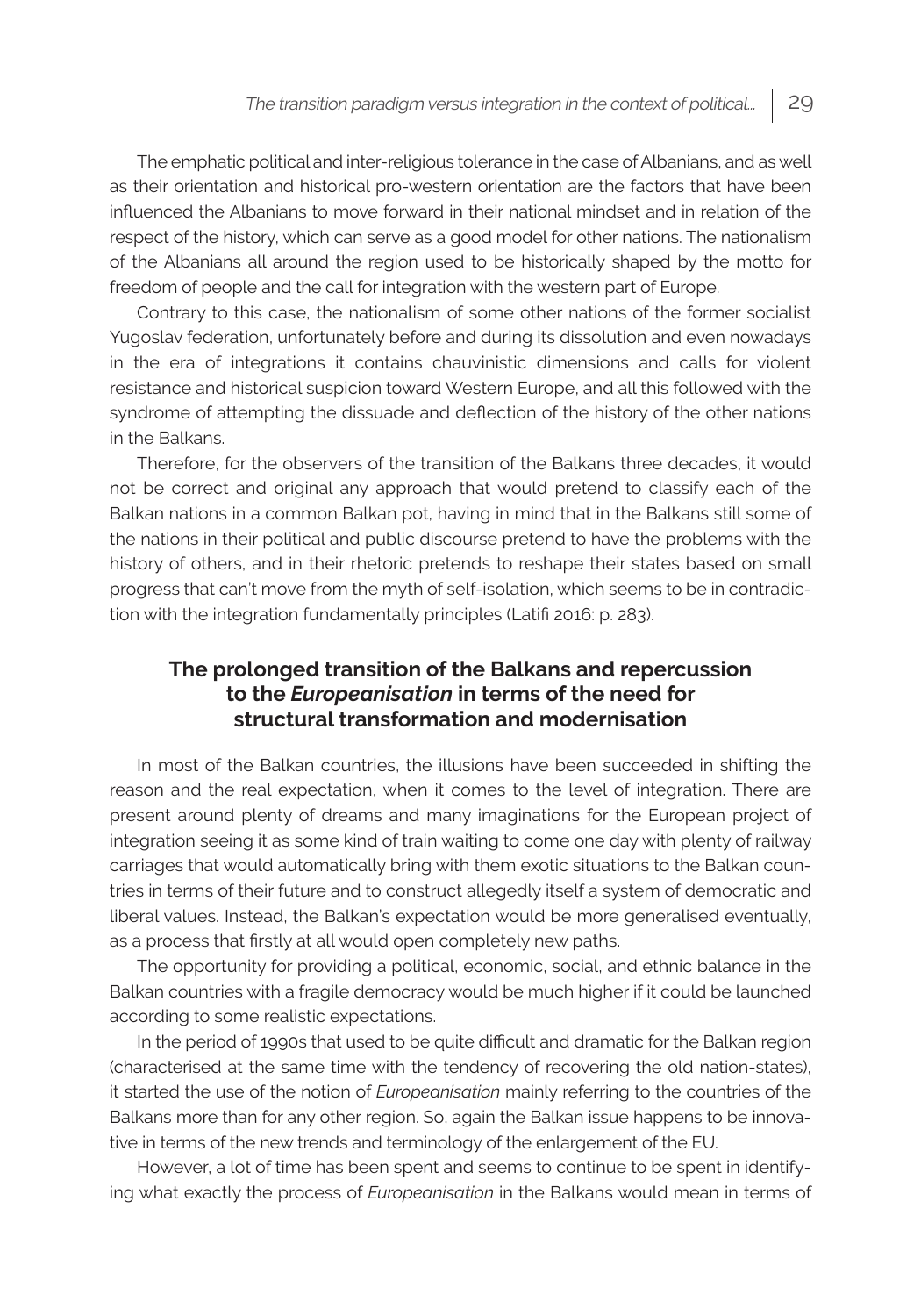the structural transformation, modernisation, and adjustment to the advanced European models in the areas mentioned above as well as higher levels of security and prosperity. It also represents desirable modernising changes for the region (Anastasakis 2005: p. 84)

If the original idea was that *Europeanisation* would mean the structural transformation, modernisation, and adapting to the advanced models in certain fields of criteria and as well as high levels of security and prosperity, then it is obvious that more than for two decades the *Europeanisation* concept remains to be only idealistic and confuse for the Balkan countries and it didn't succeed so far to be linked with the Balkan reality. One of the fundamental components of the *Europeanisation* approach in continuity used to be the integration in disfavor of the Balkan's fragmentations. The countries of the Balkans in the second decade of the XXI century remained fragmentised with high levels of polarisation along several lines and finally far away from any completed structural transformation (Latifi 2016: p. 284).

The Europeanisation of the Balkans means an inextricably interlinked process of democracy and development. Balkan readiness for development and Europeanisation is not negligible according to Blunden and Burke: "Despite serious economic crises in post-communist Balkan countries, there is a noticeably increased acceptance of the market economy. Despite the brutal wars which have torn the region apart, there is hope for renewed regional co-operation" (Blunden, Burke 2001: p. 11)

Having into consideration that the *Europeanisation* concept didn't manage to achieve in total its expected effects in the Balkan for which region it was initially destined, meanwhile the conceptualisation of *Europeanisation* expanded its meanings, but even that it didn't help to make the goal as a successful doctrine for the EU's enlargement policies. Therefore, the conceptuality of the *Europeanisation* with its new reformulations is being transformed more in a theoretical issue of studying and theoretical debates rather than any programme or objective goal. As a result, that it didn't work in the Balkans still, today the *Europeanisation* is wired with confusion even expanding its meanings into (1) dynamics, (2) the nature of interactivity between European and national levels, (3) the mechanisms of impact on domestic politics, (4) the impact of the EU beyond its geographical borders—enlargement eastwards (Papadimitriou, Gateva 2010: p. 152–166).

In terms of the dynamics of changes and integration reformation process, in the case of the Balkans since the *Europeanisation* process was launched so far there are noticed important and quite encouraging drifts on the level of synchronisation of the legislation of the EU by the Balkan countries and to some extent in terms of the institutional reforms. However, the overall progress of the Balkan countries including some other fields and aspects are estimated to be conducted with turtle steps that are quite slow in front of the European dynamics (Latifi 2014a: p.165). Certainly, in the age of the major technology and internet developments and achievements, the motions with the turtle steps followed with the retrograde Balkan style risk to result in many hazards. Firstly, at all, as a result of this dawdler dynamics and absence of the essential and real vision and commitment, and as a result of their contesting myths, the Balkan countries are jeopardising with the isolation. Unfortunately, the young part of the population is being lost their hopes in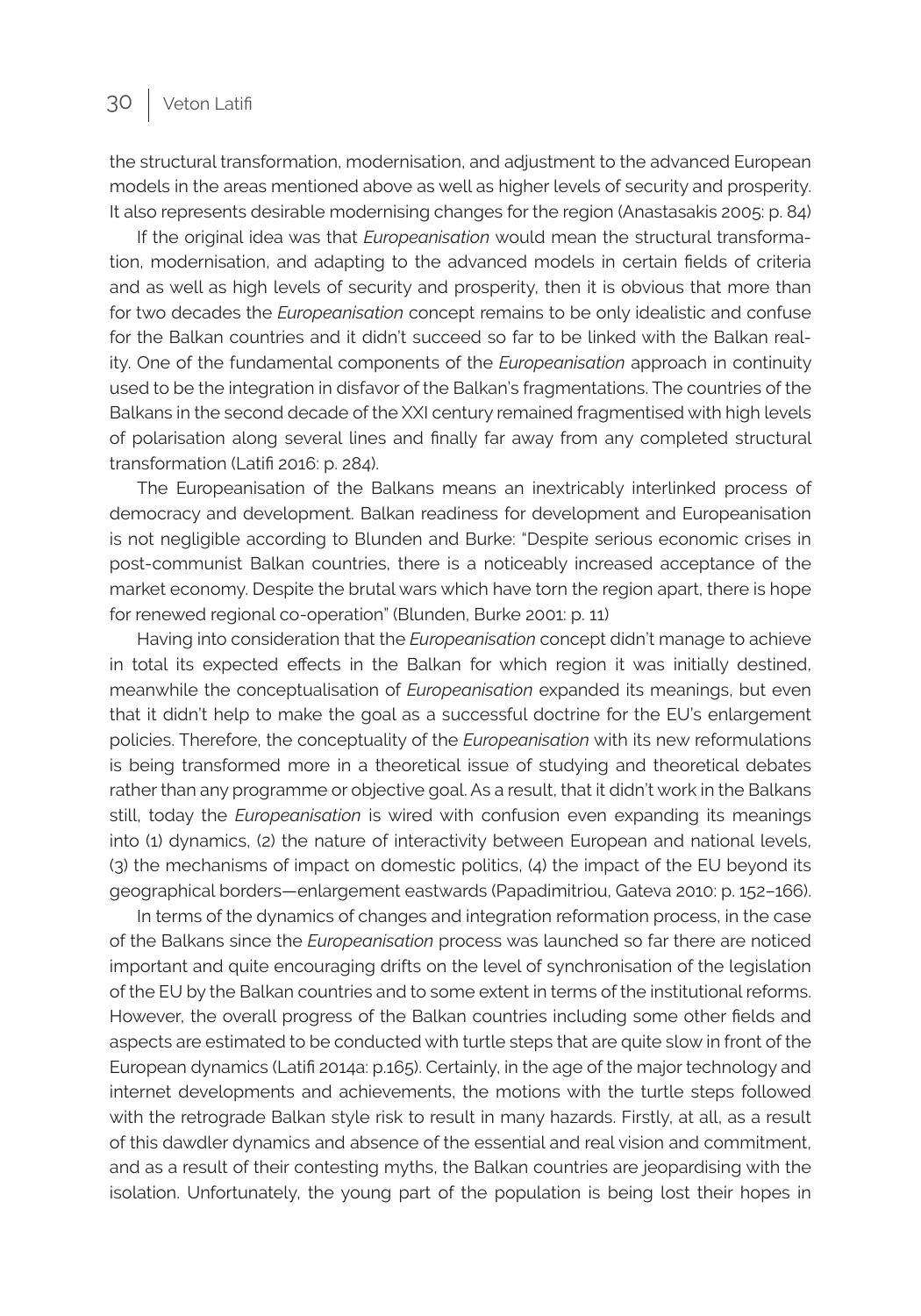a significant way in their highly politicised environments and with countries with no near perspectives ahead (Latifi 2016: p. 285).

Thus, it is happening to be in rising the trend of their migration and their massive exploring out of their homelands. The Balkans now under these clumsy progress circumstances is getting closer to the disillusionment that is being felt by a progressive youth educated under the spirit of plenty of opportunities offered by the technologies of information.

In these cases, alternatives always exist. The problem is not related only to the knot of slow mechanisms of opening doors of the EU or to various eventual tactics of the EU's geo-strategies concerning the Balkans, but rather as far as the people and the leaders of the Balkans are not able to overcome themselves realistically there can't be expected a quicker dynamic than that of the turtle steps (Latifi 2016: p. 285).

Instead of abandoning the inherited communist freaks of the realities of the Balkan illiberal democracies and instead of abandoning from the retrograde pretending in favor of the sense of compromises and modern state-building potentials, in the countries of the Balkans that are still not integrated (Bosnia and Herzegovina, Serbia, Kosovo, Macedonia, Albania, and Montenegro) is happening the contrary phenomenon in these countries more and more, the folklores is coming to expression to their political discourse both as states and ethnicities.

The transition from the speed level of turtles into the level of faster steps it requires from the Balkans fundamentally changes the institutions and mindsets, and political cultures as well, and in no case, it requires any presence of the complacence from the make-up and camouflages of the political decision-makers. In meanwhile, in the case of the Balkan countries, the benefit would be extraordinarily significant from the European integration process serving as a strong guide that would accelerate the expected changes for many decades back.

But, what in fact under these circumstances the Balkan countries can offer to Europe at this stage one century since the escalation of the First World War? A patriotism? It is not enough. Exporting any kind of stability? In essence, the Balkan countries have no potential at this phase to provide the stability more than to their respective countries, and even the regional stability in the Balkans is often under a question mark. An example of the model of dialogue? Even most of the countries are not close to the practicing of fundamental principles of the political or inter-cultural dialogue and not ready to offer any model of advanced dialogue.

Then it remains to be offered eventually only the model of the absence of political modernisation, model of excellent interethnic and interstate cooperation in the field of corruption and transnational organised crime, politically controlled and influenced courts, attempts for removing and controlling the freedom and media speech, avoiding of the process of the multiethnic state building, etc.

Simply, without any aim for an irony, if from the countries of the Balkans there would be requested to present with something in front of the European gate of membership, with the current rhythm of reforms and failing elements of the democratic processes, unfortunately, these countries would present at the main gate only the model of the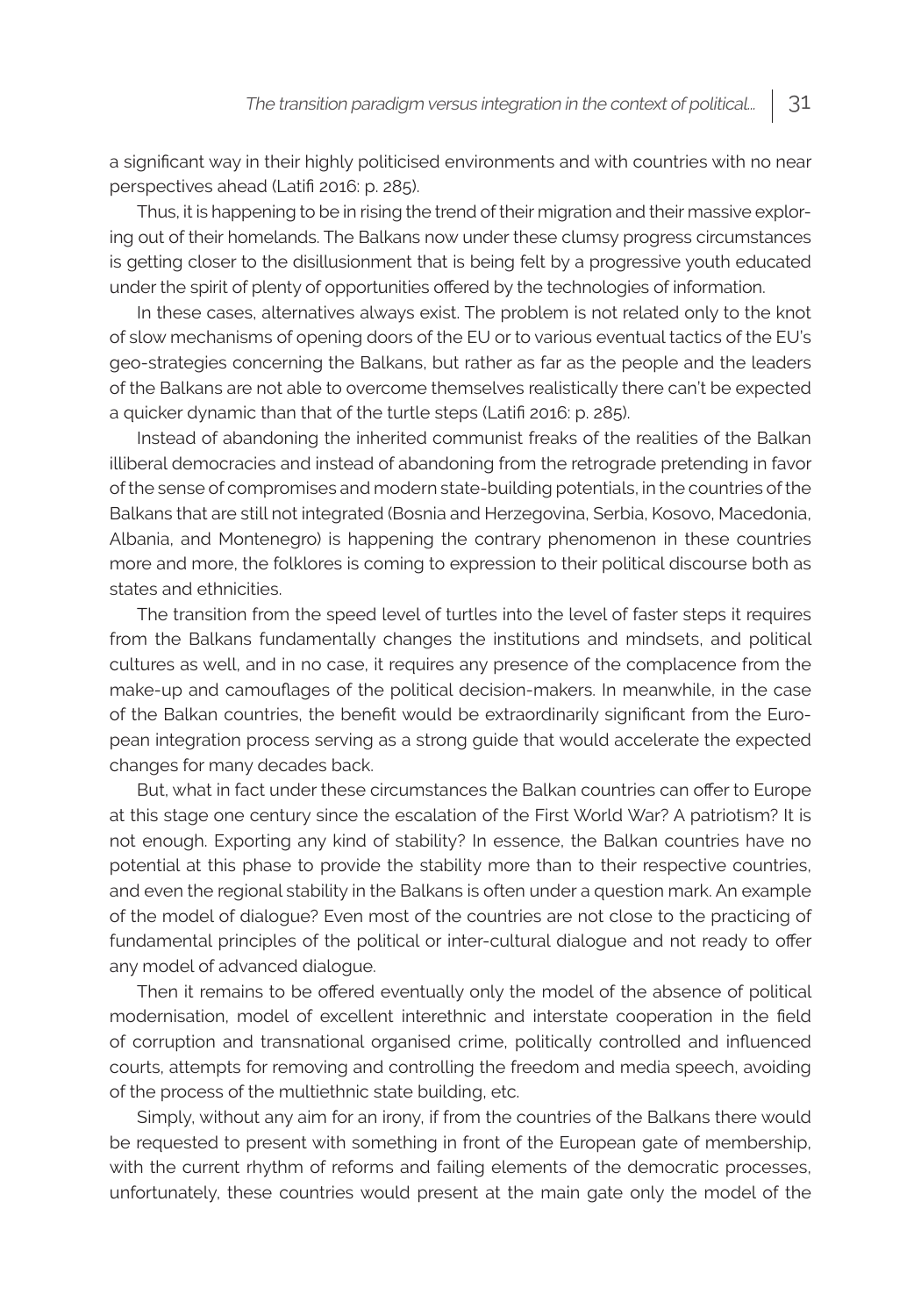## 32 Veton Latifi

delayed democracy and the practices of cultivation of the illusionary attempts for reshaping and correcting the EU's rules and criteria for membership for them and for their waiting practices for some kind of political luck that would open for the countries the membership gates based on some new eventual circumstances of the geo-strategic advantages of the European politics.

From another hand, to avoid any confusion, such a kind of slow rhythm of the Balkan countries should not be misinterpreted as any kind of alleged cultivation of the Euroskepticism all around the Balkans.

With political establishments with limited inclinations for visions, with many political leaders mired in corruption and eventually at any time ready to scarify and undermine the European agenda and progress of their nations to keep their political control of power and developments in the society, and with many politicians that widely are not inclined to feel and percept the politics as a matter of compromise but rather as a magic opportunity for redistributions of economic and state resources, the Balkans in this way is persisting to remain as a fragile region, where the demoralisation of its population is occurring yet.

#### **Conclusions**

Three decades under the prolonged transition, the Balkans remains the region associated with serious problems in terms of the functioning of the real democracy and the typical practices of illiberal democracy are multiplying in the region, and at the same time the frustration from delayed progress is aggregating in the continuity. As Anastasakis (2013: p. 18) points out, the early years of transition in the Balkans are remembered as a period of distorted democratisation, of gains and deficits that are still affecting current political practices and discourses.

Certainly, even the European integration project itself has its challenges and difficulties in the aspect of the enlargement policies, but the key of progress still should be searched within the reformation and modernisation processes of the Balkan arena, regardless of the dilemmas and internal crisis that may have the European project.

In the history of the enlargement policies of the European Union so far none can find any case of aspiring countries for membership in succeeding the change of the membership criteria and principles of functioning of the supranational structure regarding the ways of its decision-making about the membership in the EU before its integration (Latifi 2016: p. 285-286).

Therefore, it presents only an irrational time deprivation and a typical illusion the eventual pretending of any of the Balkan countries, aiming to change the rules and criteria of membership and as well as the consensus concept of the EU either in the early phase of the integration process or during the accession phase. The application for the EU of any Balkan countries should not be conducted for aiming to change the rules and criteria of the European project, but rather the application should be conducted for aiming to become a part of the European project with clear conditions and principles stated in advanced.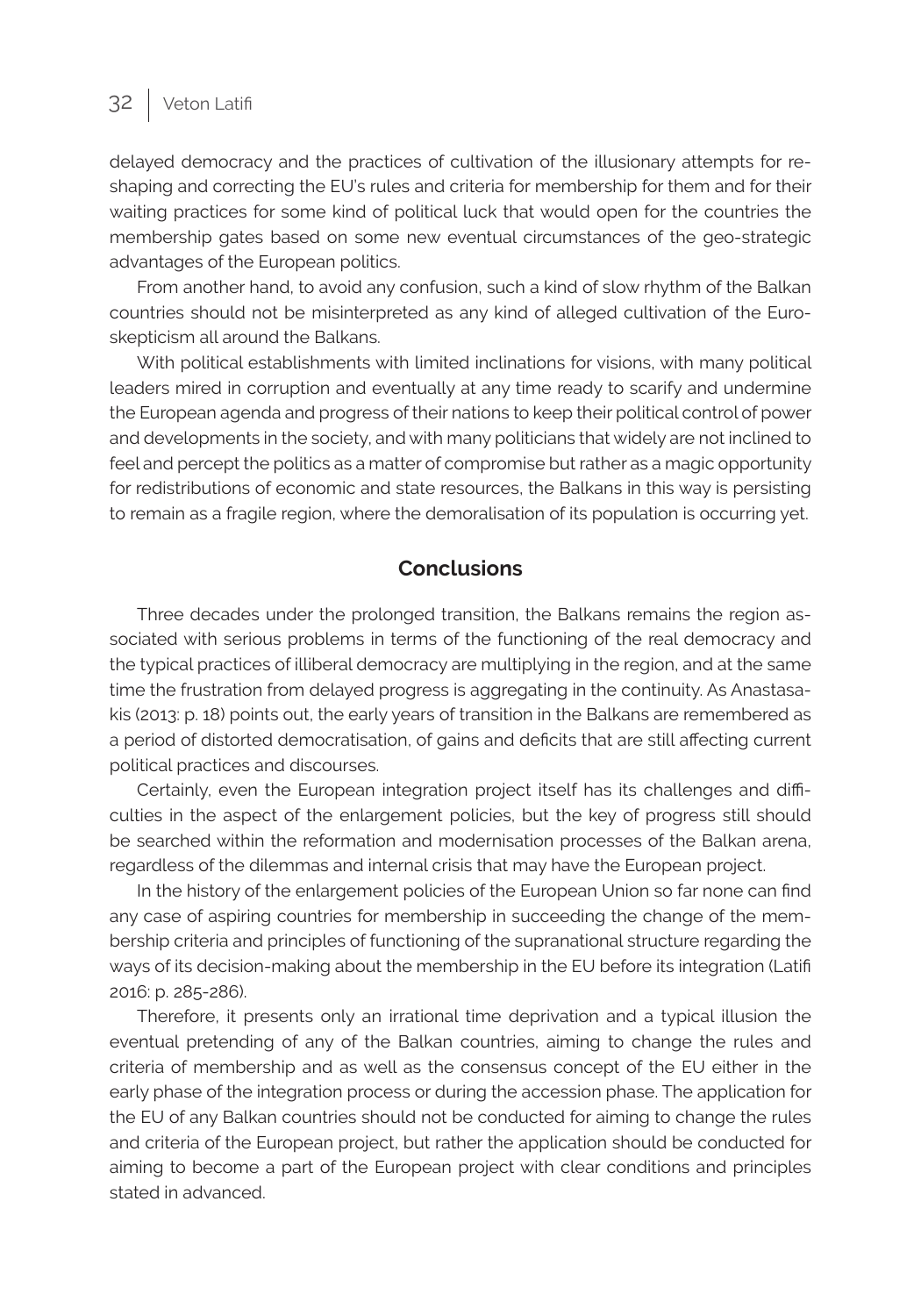**Veton Latifi** – Ph.D., a theoretician of international relations and political sciences, Full Professor of political sciences and international relations at the South-East European University (SEEU) in North Macedonia. He is an author of the following books: *The new century of the Albanian politics* (2014); *NATO and the EU: New Relations in Crisis Management* (2012); *Concepts of Democracy* (2009); *Political Leadership* (2009); *Politicology* (2008); *The negotiations for signing the Ohrid Framework Agreement* (2008); *Negotiation as a primary technique for conflict resolution* (2007); *Theories of Political Sciences* (2007); *Political Institutions* (2007). From 2018 until 2020, Prof. Dr. Veton Latifi was appointed a Research Associate at the University of Oxford, Center for International Studies, Department of Politics and International Relations (Oxford, UK). Since 2003 he is teaching at the South East European University courses from the field of theories of political sciences, theories of international relations, political leadership, diplomacy, international organisations, and negotiations. His research interests: theories of International Relations, political ideologies; negotiations, preventive diplomacy, Balkan Studies; peace studies and conflict resolution, democratisation and transition of the former socialist countries in Europe, theories of political sciences, political culture, political elites and populism, political philosophy, international organisations.

**Veton Latifi** – doktor, teoretyk stosunków międzynarodowych i nauk politycznych. Profesor nauk politycznych i stosunków międzynarodowych na Uniwersytecie Europy Południowo-Wschodniej (SEEU) w Macedonii Północnej. Autor książek: *Nowe stulecie albańskiej polityki* (2014); *NATO i UE: nowe relacje w zarządzaniu kryzysowym* (2012); *Koncepcje demokracji* (2009); *Przywództwo polityczne* (2009); *Politykologia* (2008); *Negocjacje w sprawie podpisania umowy ramowej z Ochrydy* (2008); *Negocjacje jako podstawowa technika rozwiązywania konfliktów* (2007); *Teorie nauk politycznych* (2007); *Instytucje polityczne* (2007) i in. Od 2018 do 2020 roku prof. dr Veton Latifi był pracownikiem naukowym na Uniwersytecie Oksfordzkim, w Centrum Studiów Międzynarodowych na Wydziale Polityki i Stosunków Międzynarodowych (Oxford, Wielka Brytania). Od 2003 roku prowadzi zajęcia na Uniwersytecie Europy Południowo-Wschodniej w Macedonii Północnej z zakresu teorii nauk politycznych, teorii stosunków międzynarodowych, przywództwa politycznego, dyplomacji, organizacji międzynarodowych i negocjacji. Zainteresowania naukowo-badawcze: teorie stosunków międzynarodowych, ideologie polityczne, negocjacje, dyplomacja prewencyjna, studia bałkańskie, studia nad pokojem i rozwiązywanie konfliktów, demokratyzacja i transformacja byłych krajów socjalistycznych w Europie, teorie nauk politycznych, kultura polityczna, elity polityczne i populizm, filozofia polityczna, organizacje międzynarodowe.

#### $\bullet$  References:

- ANASTASAKIS Othon (2005), *The Europeanisation of the Balkans*, "Brown Journal of World Affairs", vol. 12/1, p. 77–88.
- ANASTASAKIS Othon (2013), *Post-1989 Political Change in the Balkan States: The Legacy of the Early Illiberal Transition Years*, "Perceptions", Summer 2013, vol. XVIII, no. 2, p. 91–112.
- ANASTASAKIS Othon, MADDEN David, ROBERTS Elizabeth (eds.) (2016), *Balkan Legacies of the Great War: The Past is Never Dead*, Palgrave Macmillan, London.
- BLUNDEN Margaret, BURKE Patrick (eds) (2001), *Democratic Reconstruction in the Balkans*, Centre for the Study of Democracy, London.